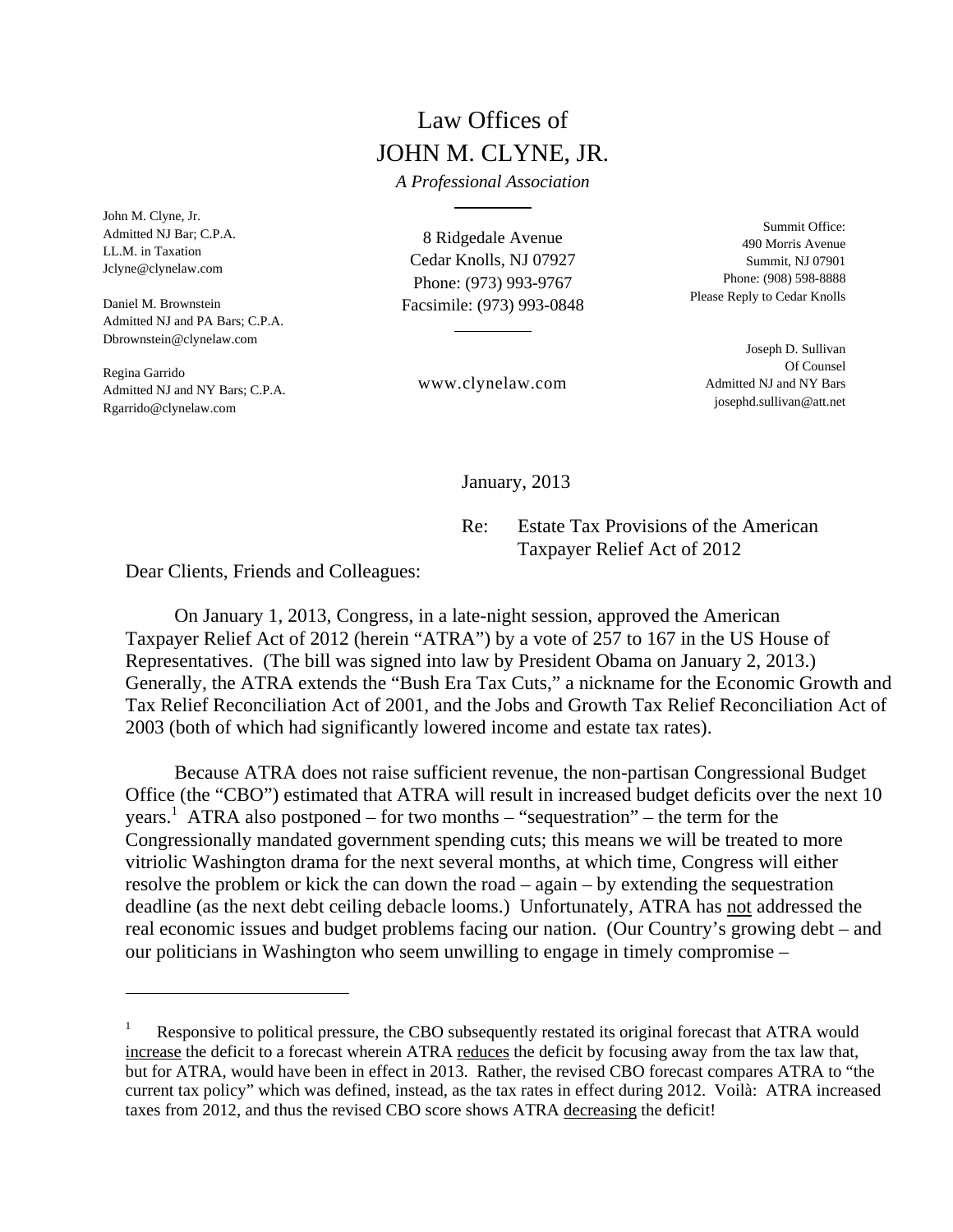are becoming a real geo-political risk to our Country.) One only has to look at the plaintive cries of Governors Christie and Cuomo to Congress for Sandy Relief to understand how difficult it will be to balance the expenditure and revenue (tax increase) equation.

Here are the estate and gift tax highlights of ATRA, all effective in 2013:

- The exemption from the Federal Estate, Gift, and Generation Skipping Transfer ("GST")<sup>2</sup> taxes is maintained at the amount in effect on December 31, 2012. As of January 1, 2013, the exemption actually increases to \$5,250,000 per person based on an annual increase reflective of inflation. Had ATRA not been passed, the Gift, Estate and GST tax laws would have reverted to the 2001 rules: a \$1,000,000 exemption per donor/decedent and a 55% maximum rate. The substantial lifetime exemption maintained by ATRA presents significant transfer planning opportunities. The preservation of the GST exemption is good news for families engaging in multigenerational gift planning as ATRA permits ongoing planning flexibility.
- On December 31, 2012, the Estate and Gift and GST tax rate applicable to transfers was 35%. As of January 1, 2013, the tax rate increases to 40%. (This new rate, while an increase, is still significantly below the rate in effect before the Bush Era Tax Cuts.)
- As of January 1, 2013, the annual gift tax exclusion has increased from \$13,000 to \$14,000 per donee (i.e., \$28,000 per donee for a married couple). This non-ATRA change enables taxpayers to make gifts to children, grandchildren and friends without having to keep track of their gifts.
- The so-called "portability" rule, which permits a surviving spouse to use his or her deceased spouse's unused estate tax exemption, has been preserved. Under the "portability" rule, the unused exemption of a deceased spouse is "beamed over" to the

 2 For those of you who have an interest, in a nutshell, here is a summary of the Generation Skipping Tax:

The Generation Skipping Tax is a special tax in addition to the Estate and Gift Tax which taxes assets when they skip a generation – (hence, the name "Generation Skipping Tax"). If a person gifts assets to the next generation, there is never a Generation Skipping Tax. If a person gifts assets to his or her grandchildren, then he/she is skipping a generation, and the transfer may be subject to the Generation Skipping Tax in addition to the Estate and Gift Tax. The main purpose of the Generation Skipping Tax is to thwart estate planning, whereby one places assets in trust for multiple generations, thereby avoiding the intervening imposition of the Estate and Gift Tax (as Congress desires) in between each generation.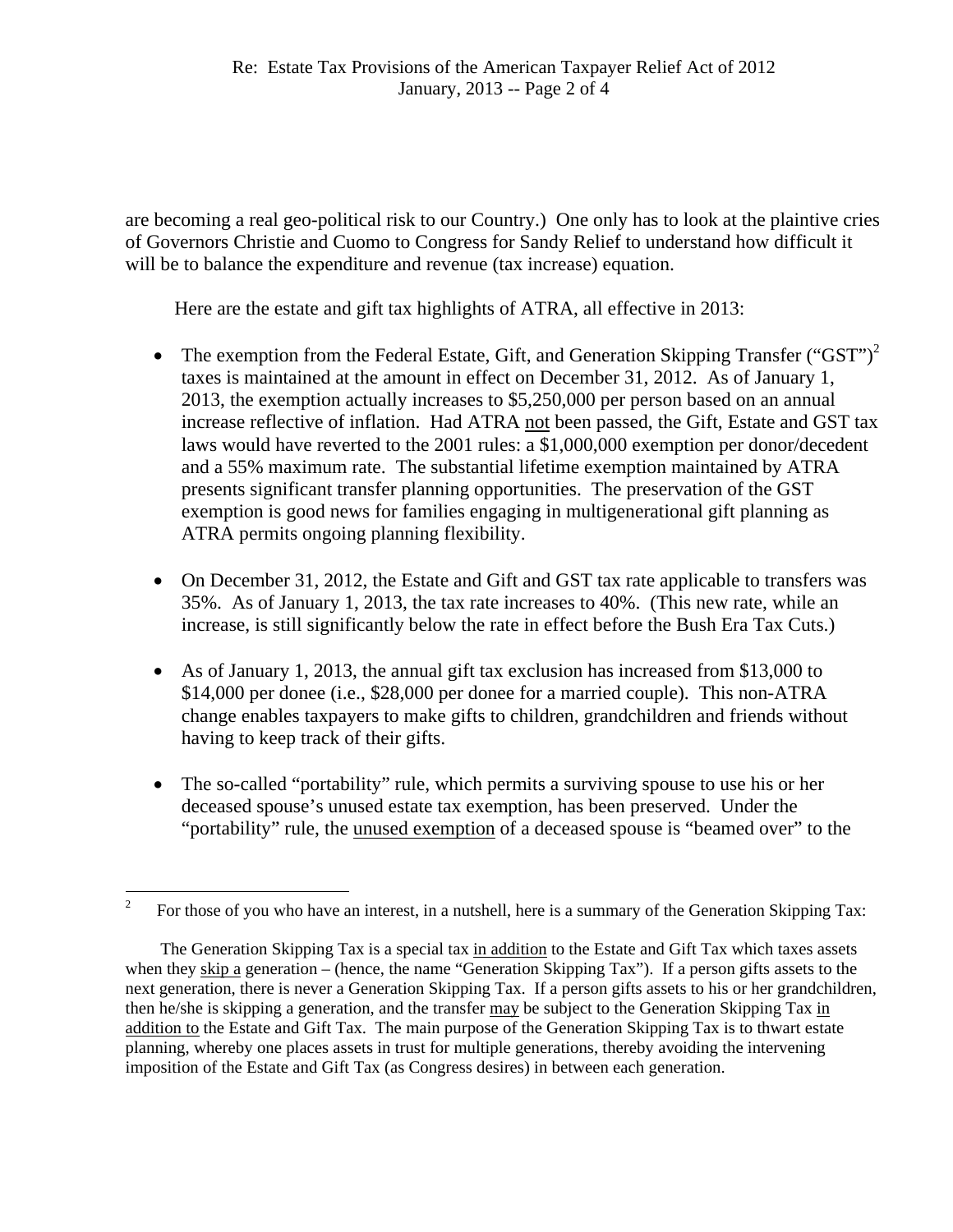surviving spouse based on an election and timely filed estate tax return. (This was an Obama Administration proposal which, previously, had been effective for only 2011 and 2012.) Under the new portability rule, if a Husband and Wife have \$10,000,000 of real estate and securities owned jointly with rights of survivorship, on the Wife's death (assuming she dies first), the Husband becomes owner of all of the assets. (There is no estate tax on the death of Wife because of the so-called marital deduction.) Under the old law, the Wife's unused federal estate tax exemption was lost; under the portability rule, in this case, the Husband may use both his exemption and Wife's estate tax exemption to shelter bequests at death (or gifts during lifetime) from federal estate and gift taxation.

 Portability preserves the deceased spouse's unused federal estate tax exemption, whereas affirmative use of that exemption during a lifetime (or through a testamentary trust) permits appreciation during the surviving spouse's life to escape all estate tax. Moreover, in New Jersey the state death tax exemption is not portable. To complicate the analysis equation, note that the testamentary trust's assets do not receive a "stepped-up" income tax basis at the surviving spouse's death. While portability is an option to be considered, it is not a substitute for good estate planning. Also, if one relies on "portability" and Congress changes the law, then the portability benefit may be lost.

 The increased exemption and portability rules of ATRA likely succeed in rendering the estate and gift tax component of the IRS a money losing operation! Reason: Many more zero revenue estate tax returns will be filed to take advantage of the portability exemption. Nevertheless, the IRS will have to track and record them.

 Congress has advertised all of the above changes as "**permanent**." This means, unlike the past decade's Estate and Gift Tax statutes, there is no scheduled "sunset" of the ATRA's provisions. However, in our opinion, "**permanent**" means "until the next time Congress tinkers with the estate and gift tax law." While it is nice to have a sense of "permanence," we do not think, for a moment, that the Estate and Gift tax has come to a resting point. Indeed, given the economic morass and the significant shortfall of revenue necessary to balance the budget, we think it is possible that later this year, there will be a change in the estate and gift tax law; a change that will assist in balancing the budget.

## On the Horizon:

 Several estate planning strategies had been targeted by the Obama Administration as "loopholes" and the Administration proposed legislation to close the loopholes and raise revenue. These include:

Restrictions on valuation discounts in family-controlled entities;